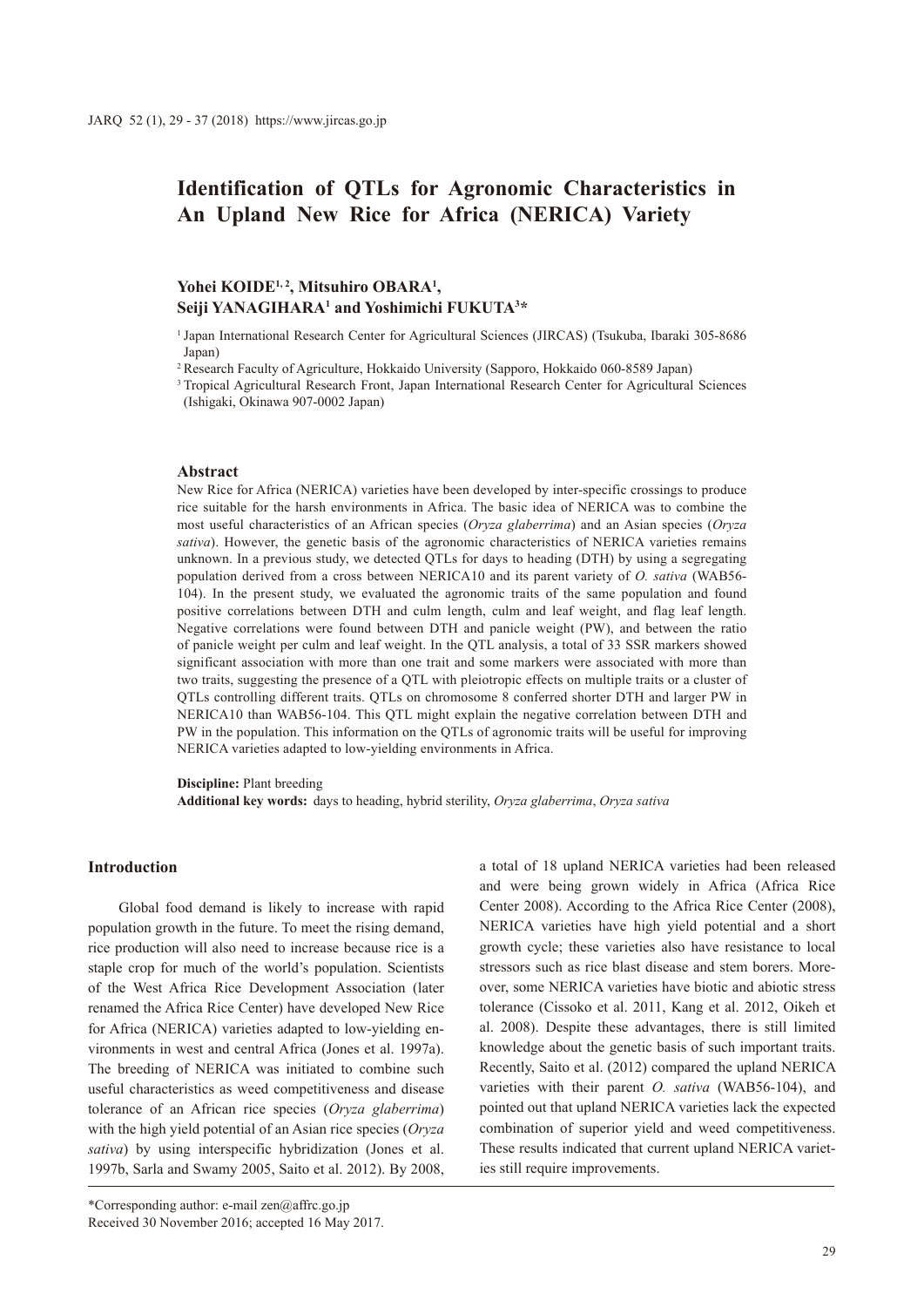Knowledge about the genes responsible for the agronomic characteristics of NERICA varieties will be valuable for further genetic improvement of the current upland NERICA varieties. In our previous comparison with 32 varieties of *O. sativa*, we characterized 18 upland NERICA varieties as heavy-panicle and low-tillering types with early heading (Fukuta et al. 2012). We also examined the association between the genotypes of those 18 NERICA varieties and their agronomic characteristics, and found QTLs at 61 simple sequence repeat (SSR) markers for 11 agronomic characteristics. Although that study provided useful information for the genetic improvement of upland NERICA varieties, we were unable to rule out the falsepositive detection of QTLs due to the limited number of lines (18) used in the association analysis (Fukuta et al. 2012).

To rule out the false-positive detection of QTLs, we developed a segregating population using a cross between NERICA10 and one of its parent varieties, WAB56-104. Using this population, we successfully identified QTLs for days to heading (DTH) on chromosomes 4, 6, and 8 (Koide et al. 2015). Among these QTLs, *qDTH8.1*, located on chromosome 8, had the strongest effect. Although these results indicated the usefulness of the segregating population in detecting QTLs for characteristics that differ between NERICA10 and WAB56-104, the genetic basis of the other agronomic characteristics of NERICA10 remains unknown. Thus, in the present study, we identify QTLs for agronomic traits and examine the genetic associations between these traits and DTH using the segregating population.

#### **Materials and methods**

#### **1. Plant materials and field experiment**

We used a total of  $180 \text{ F}_2$  plants derived from crosses between NERICA10 and WAB56-104, and  $F_3$  lines derived from self-pollination of the  $F_2$  plants. These populations are the same as those we used previously for detecting QTLs for DTH (Koide et al. 2015).  $F_2$  plants and  $F_3$  lines were cultivated in a paddy field at the Japan International Research Center for Agricultural Sciences (JIRCAS) in Tsukuba, Ibaraki, Japan, from April to September in 2010 and 2011, respectively, together with their parent varieties. The mean day-length in the month of the cultivation period was 13.1 to 14.6 h. and considered a natural long day (NLD) condition. Three weeks after sowing, single plants were transplanted in the field using 18-cm spacing between hills and 30-cm spacing between rows. For each line, twelve plants were transplanted in one row. Cultivation management followed the standard procedures used at JIRCAS (Uddin et al. 2016).

We evaluated nine traits — panicle number per plant (PN), culm length (CL), panicle length (PL), panicle weight (PW), culm and leaf weight (CLW), ratio of panicle weight to culm and leaf weight (PW/CLW), flag leaf length (FLL) and flag leaf width (FLW) — in 2011, and evaluated seed fertility (SF) in 2010.

PN was counted as the number of productive panicles per plant. For the other traits, the tallest tiller of a plant was used for the measurement. CL was measured from the soil surface to the neck. PL was measured from the panicle neck to the panicle tip. PW was measured as the weight of the panicle. CLW was measured as the weight of the culm and leaves. PW/CLW was determined as the ratio of PW to CLW. FLL and FLW were measured for the flag leaf. SF was calculated by counting the number of filled and unfilled spikelets. SF was evaluated in the  $F_2$  plants. The other eight traits were evaluated in the  $F_3$  lines. In the  $F_2$  plants, a single value per plant was measured for SF. In the  $F_3$  lines, 10 individual plants in the middle of each row were sampled and an average value per line was determined for each trait.

### **2. QTL analysis**

For the QTL analysis, we used genotype data of 52 SSR markers obtained in our previous study (Koide et al. 2015). QTL analysis was performed with QTL Cartographer software version 2.5 using single-marker regression analysis (Wang et al. 2011). A probability level of 0.01 was used as the threshold for significant associations between markers and traits.

## **Results**

## **1. Differences in agronomic characteristics between NERICA10 and WAB56-104 under field conditions**

To examine the differences in agronomic characteristics between NERICA10 and WAB56-104 under field conditions, the two varieties were grown in a field in Tsukuba, Japan, and nine agronomic traits (PN, CL, PL, PW, CLW, PW/CLW, FLL, FLW and SF) were examined. Significant differences between NERICA10 and WAB56-104 were observed in six traits. NERICA10 had significantly lower values for CL, PW and CLW, and significantly higher values for PL, FLL and FLW than WAB56-104 (Table 1).

### 2. Variations in agronomic traits in  $F_2$  and  $F_3$  popula**tions**

To examine the genetic associations between agronomic traits, we analyzed nine agronomic traits (PN, CL, PL, PW, CLW, PW/CLW, FLL, FLW and SF) in the F<sub>2</sub> and  $F_3$  populations (Fig. 1). In addition, we used DTH data from the results of Koide et al. (2015). Analysis of variance indicated that  $F_2$  plants or  $F_3$  lines showed significant genetic variation in all traits. Transgressive segregation was observed for all traits. Phenotypic correlation between the 10 traits showed that 22 combinations out of a possible 55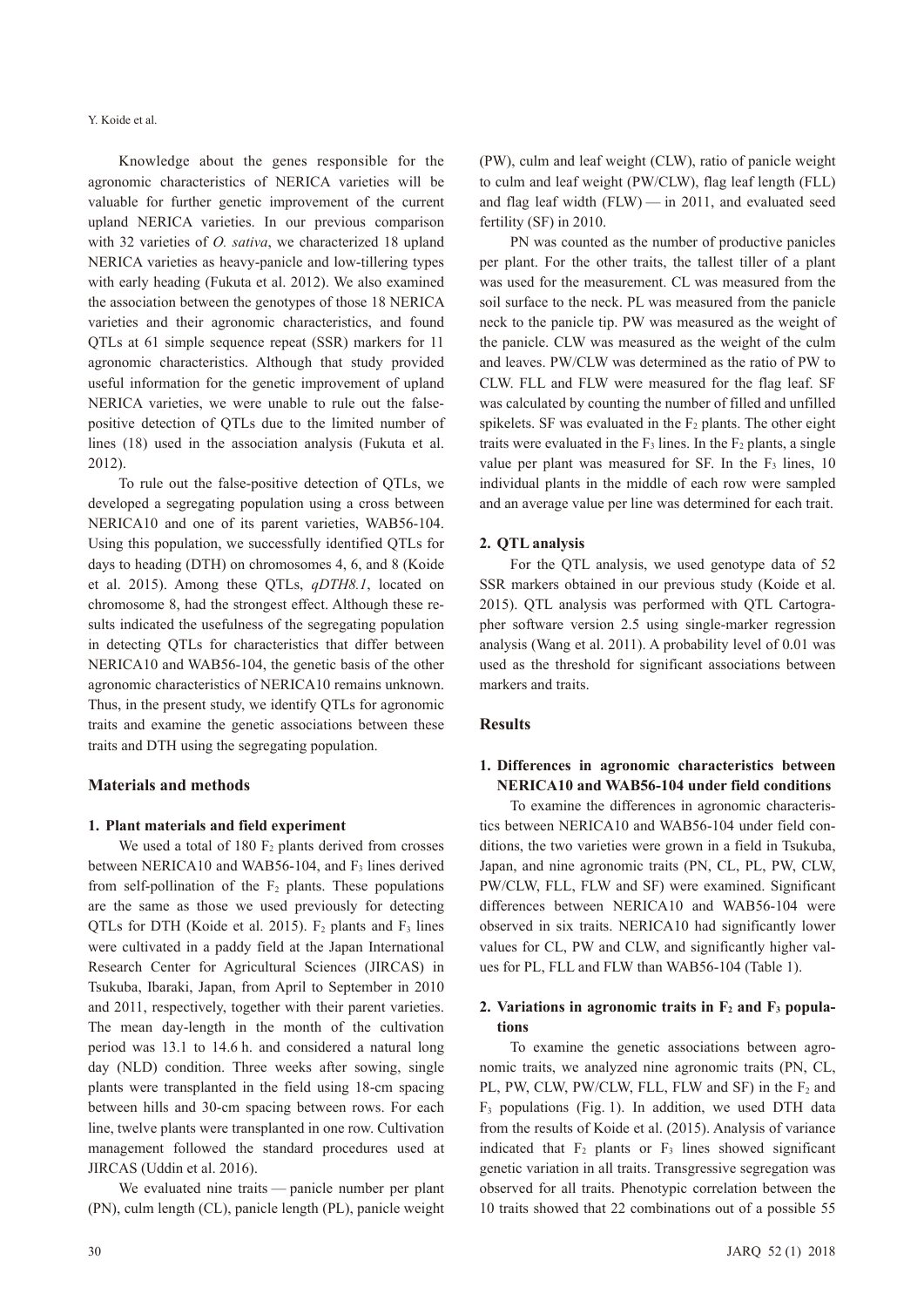| Variety                                | Averages of agronomic traits |    |                                                                                                                                      |                               |       |                |                               |                                          |               |                |
|----------------------------------------|------------------------------|----|--------------------------------------------------------------------------------------------------------------------------------------|-------------------------------|-------|----------------|-------------------------------|------------------------------------------|---------------|----------------|
|                                        | <b>DTH</b>                   | PN | $CL$ (cm)                                                                                                                            | PL (cm)                       | PW(g) | CLW(g)         |                               | $PW/CLW$ FLL $(cm)$ FLW $(cm)$ SF $(\%)$ |               |                |
| NERICA 10 $85.2\pm3.4**$ 10.9 $\pm2.4$ |                              |    | $79.6\pm4.1^{**}$ $25.1\pm1.3^{**}$ $29.9\pm4.9^{**}$ $34.5\pm2.8^{**}$ $0.87\pm0.1$ $36.3\pm3.2^{**}$ $1.9\pm0.1^{**}$ $89.1\pm2.2$ |                               |       |                |                               |                                          |               |                |
| WAB56-104 92.6 $\pm$ 0.5               |                              |    | $12.4 \pm 1.3$ $100.7 \pm 3.4$                                                                                                       | $23.0 \pm 1.5$ $39.8 \pm 5.3$ |       | $47.8 \pm 5.6$ | $0.84 \pm 0.1$ $30.8 \pm 3.3$ |                                          | $1.4 \pm 0.1$ | $91.3 \pm 3.5$ |

**Table 1. Agronomic characteristics of NERICA10 and WAB56-104**

DTH: days to heading; PN: panicle number; CL: culm length; PL: panicle length; PW: panicle weight; CLW: culm and leaf weight; PW/CLW: panicle weight to culm and leaf weight ratio; FLL: flag leaf length; FLW: flag leaf width; SF: seed fertility.

\*\* Significantly different from the value for WAB56-104 (paired t-test, *P* < 0.01).



**Fig. 1 Frequency distributions of agronomic characteristics in segregating populations derived from crosses between NERICA10 and WAB56-104.**

Black and white arrows indicate mean values of the agronomic characteristics of NERICA10 and WAB56-104, respectively. PN: panicle number; CL: culm length; PL: panicle length; PW: panicle weight; CLW: culm and leaf weight; PW/CLW: ratio of panicle weight to culm and leaf weight; FLL: flag leaf length; FLW: flag leaf width; SF: seed fertility.

were significant (Table 2). DTH was positively correlated with CL, CLW and FLL, and negatively correlated with PW and PW/CLW.

#### **3. QTL analysis for agronomic traits**

We examined the chromosomal locations of QTLs for

the nine agronomic traits other than DTH (PN, CL, PL, PW, CLW, PW/CLW, FLL, FLW and SF) using single-marker regression analysis. A total of 33 SSR markers showed significant associations with more than one trait (Fig. 2, Table 3). Some markers were associated with more than two traits. Such co-localization of QTLs for different ag-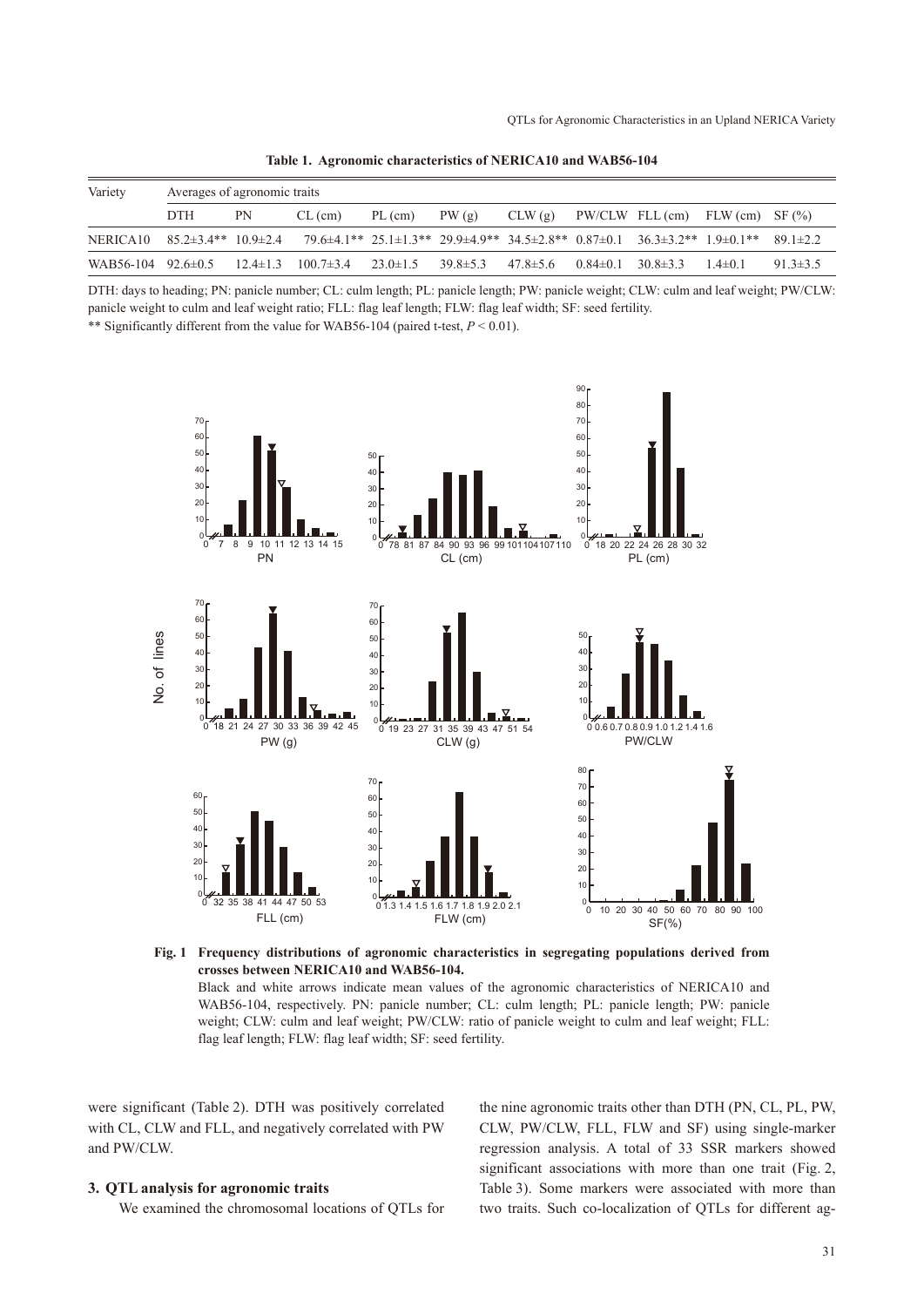| Trait          | F <sub>2</sub> | F <sub>3</sub> |           |           |          |          |            |         |            |            |
|----------------|----------------|----------------|-----------|-----------|----------|----------|------------|---------|------------|------------|
|                | <b>DTH</b>     | <b>DTH</b>     | PN        | CL        | $\rm PL$ | PW       | <b>CLW</b> | PW/CLW  | <b>FLL</b> | <b>FLW</b> |
| F <sub>3</sub> |                |                |           |           |          |          |            |         |            |            |
| <b>DTH</b>     | $0.75**$       |                |           |           |          |          |            |         |            |            |
| <b>PN</b>      | $-0.15$        | $-0.25*$       |           |           |          |          |            |         |            |            |
| CL             | $0.44**$       | $0.43**$       | 0.16      |           |          |          |            |         |            |            |
| PL             | $-0.1$         | $-0.09$        | 0.03      | $-0.02$   |          |          |            |         |            |            |
| <b>PW</b>      | $-0.31**$      | $-0.47**$      | $0.58**$  | 0.15      | $0.36**$ |          |            |         |            |            |
| <b>CLW</b>     | $0.45**$       | $0.46**$       | $0.47**$  | $0.58**$  | 0.12     | $0.39**$ |            |         |            |            |
| PW/CLW         | $-0.69**$      | $-0.83**$      | 0.12      | $-0.36**$ | 0.23     | $0.57**$ | $-0.52**$  |         |            |            |
| <b>FLL</b>     | $0.29**$       | $0.28**$       | $-0.28**$ | $-0.07$   | $0.40**$ | 0.00     | 0.21       | $-0.16$ |            |            |
| <b>FLW</b>     | 0.09           | 0.24           | $-0.03$   | 0.22      | 0.19     | 0.03     | 0.21       | $-0.15$ | 0.10       |            |
| SF             | 0.03           | $-0.03$        | 0.05      | $-0.05$   | 0.13     | 0.14     | 0.02       | 0.12    | 0.09       | 0.00       |

Table 2. Correlation coefficients among traits in the  $F_2$  plants and  $F_3$  lines derived from a cross between NERICA10 and **WAB56-104**

DTH: days to heading; PN: panicle number; CL: culm length; PL: panicle length; PW: panicle weight; CLW: culm and leaf weight; PW/CLW: panicle weight to culm and leaf weight ratio; FLL: flag leaf length; FLW: flag leaf width; SF: seed fertility. \* and \*\* Significant at *P* = 0.05 and 0.01, respectively, after Bonferroni correction.

ronomic characteristics was observed in five chromosomal regions: in the proximal and distal regions of the long arm of chromosome 4, on the short arm of chromosome 6, on the short arm of chromosome 8, and on the long arm of chromosome 9 (Fig. 2).

In the proximal region of the long arm of chromosome 4, one marker (RM7279) was associated with three agronomic traits — PN, FLL and FLW (Fig. 2). For this marker, the positive allele for PN and FLW came from NERICA10, whereas that for FLL came from WAB56-104. In the distal region of the long arm of chromosome 4, where *qDTH4.1* (Koide et al. 2015) is located, two markers (RM3276 and RM3843) were associated with two other traits (CL and FLW). For these markers, the positive allele for CL came from WAB56-104, whereas that for FLW came from NERICA10. On the short arm of chromosome 6, where *qDTH6.1* (Koide et al. 2015) is located, a total of nine markers showed significant association with SF and CLW. For these markers, the positive allele for SF came from NERICA10, whereas that for CLW came from WAB56-104. In addition, four markers (RM19359, RM19367, RM19387 and RM510) were significantly associated with PW/CLW. On the short arm of chromosome 8, where *qDTH8.1* (Koide et al. 2015) is located, a total of four markers were significantly associated with CL, CLW, PW, FLW and PW/CLW. For these markers, the positive allele for CL, CLW and FLW came from WAB56-104, whereas that for PW and PW/CLW came from NERICA10. On the long arm

of chromosome 9, the marker RM1328 was associated with CL and FLW. For this marker, the positive alleles for CL and FLL came from NERICA10.

# **4. QTL analysis for hybrid sterility**

In our QTL analysis, nine SSR markers on the short arm of chromosome 6 showed strong segregation ratio distortion (Table 4). The frequency of the NERICA10-derived allele was significantly higher than that expected from Mendelian inheritance. Among the nine markers, RM19359 had the strongest segregation ratio distortion ( $P = 4.0 \times 10^{-90}$ ) in marker RM19359). The frequency of the NERICA10-derived allele was 90.0%, and there were no homozygotes for the WAB56-104-allele at RM19359 (Table 4). In addition, a QTL for SF was observed in this region. At marker RM19387, heterozygotes had significantly lower seed fertility (60.4%) than homozygotes for the parental allele (81.4%). These results suggested a QTL for hybrid sterility was located on the short arm of chromosome 6.

# **Discussion**

# **1. Co-localization of QTLs for agronomic traits**

In a previous study, 18 upland NERICA varieties were compared with 32 different varieties of *O. sativa* in Tsukuba, Japan, and then categorized as short-DTH and heavy-panicle and low-tillering types (Fukuta et al. 2012). Koide et al. (2015) reported the presence of QTLs for short-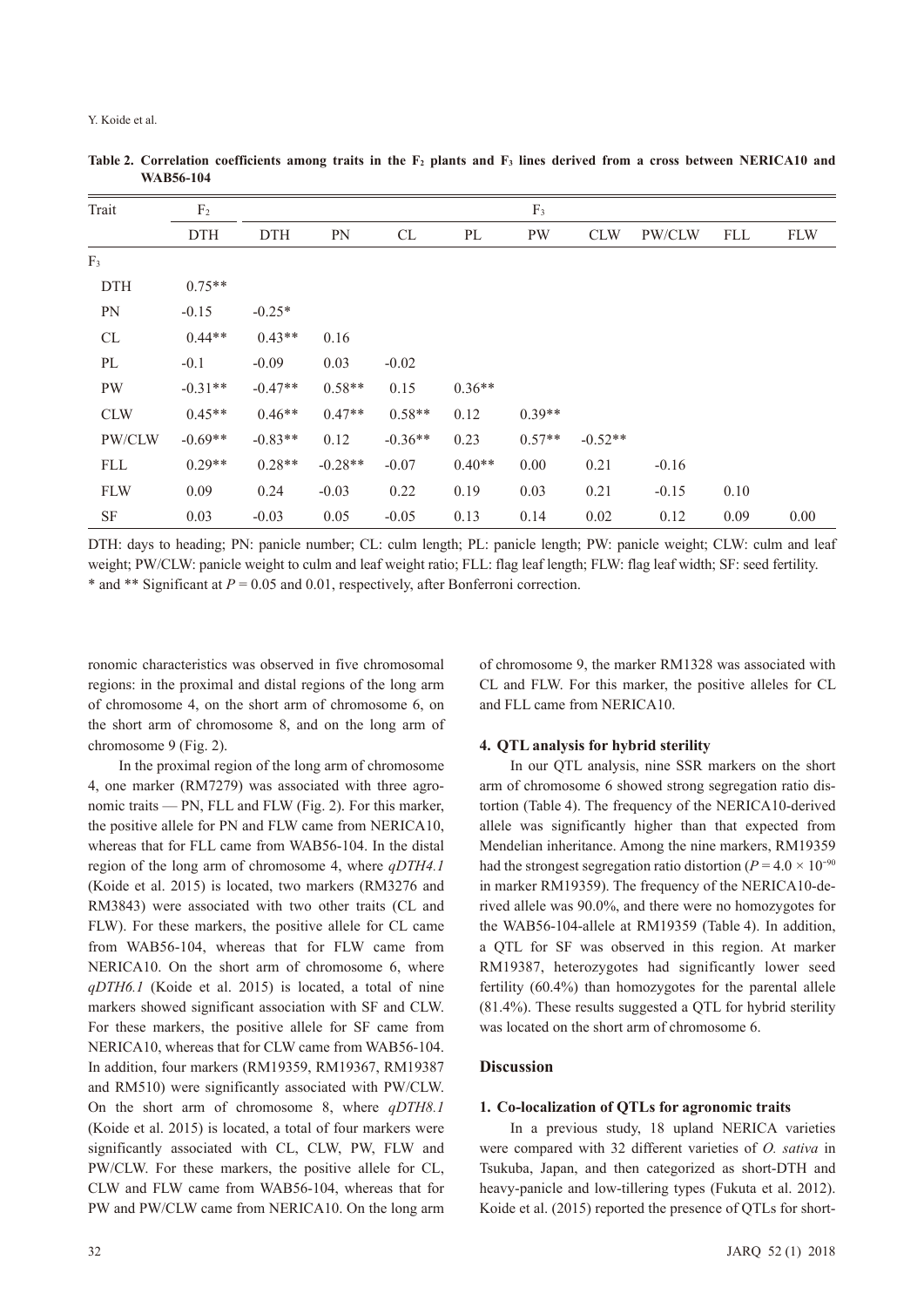

**Fig. 2 Chromosomal positions of markers associated with agronomic traits in NERICA10 × WAB56-104 F2 and F3 lines, and QTL regions detected in advanced QTL analysis.** Physical mapping positions of markers showing polymorphism between NERICA10 and WAB56-104 are indicated by horizontal bars on each chromosome. Physical mapping positions of non-polymorphic markers are shown by dotted bars. Markers showing significant associations in nine traits by single-marker regression analysis are shown on the left side of chromosomes. Chromosomal positions of QTLs for DTH detected in the previous study are shown by arrows on the right side of chromosomes.

DTH using the population derived from a cross between NERICA10 and WAB56-104. However, QTLs for the other agronomic characteristics have not been examined; consequently, the genetic basis of unique characteristics (i.e., short-DTH, heavy-panicle, low-tillering types) observed in NERICA remains unknown. In the present study, we performed QTL analysis for agronomic characteristics using  $F_2$  and  $F_3$  populations derived from a cross between NERICA10 and WAB56-104. NERICA10 had lower values for DTH, CL, PW and CLW, and higher values for PL, FLL and FLW than did WAB56-104. In the  $F_3$  lines, phenotypic correlations were observed in 22 out of 55 possible com-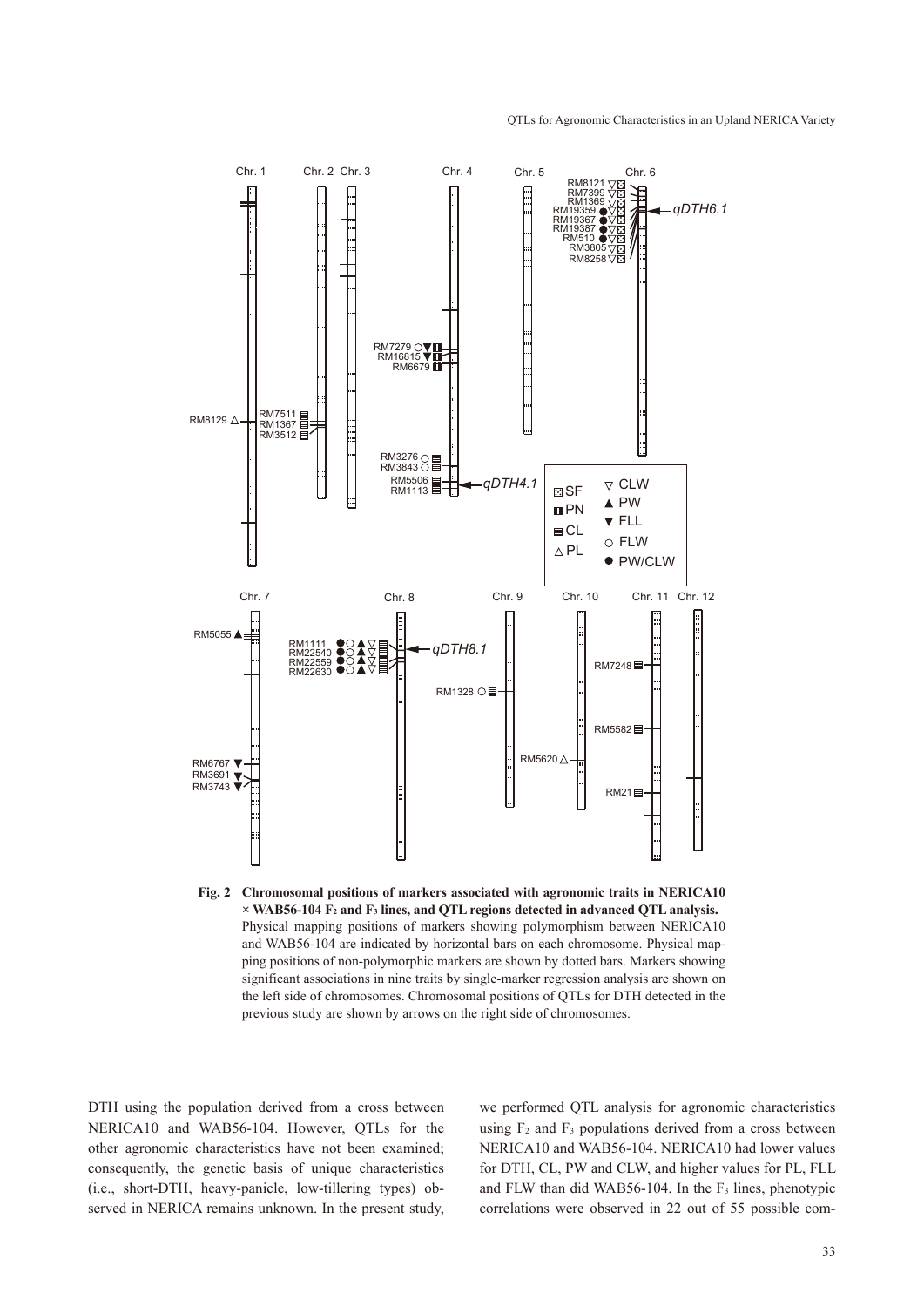| Trait | Marker<br>name                                        | Chr.                                  | Position<br>$(Mb)^a$ | Positive<br>allele <sup>b</sup>      | $R^2$        | F            | P <sup>c</sup> | Additive<br>effect |
|-------|-------------------------------------------------------|---------------------------------------|----------------------|--------------------------------------|--------------|--------------|----------------|--------------------|
|       | Panicle number (PN)                                   |                                       |                      |                                      |              |              |                |                    |
|       | RM7279                                                | 4                                     | 14.0                 | <b>NE10</b>                          | 0.02         | 9.0          | **             | 0.42               |
|       | RM16815                                               | 4                                     | 18.5                 | <b>NE10</b>                          | 0.10         | 20.0         | ****           | 0.56               |
|       | RM6679                                                | $\overline{4}$                        | 19.9                 | <b>NE10</b>                          | 0.05         | 9.2          | **             | 0.39               |
|       | Culm length (CL)                                      |                                       |                      |                                      |              |              | ***            |                    |
|       | RM7511<br>RM1367                                      | $\overline{c}$<br>$\sqrt{2}$          | 26.6<br>27.1         | NE <sub>10</sub><br>NE <sub>10</sub> | 0.07<br>0.08 | 14.7<br>15.7 | ***            | 1.88<br>2.00       |
|       | RM3512                                                |                                       | 27.3                 | NE <sub>10</sub>                     | 0.06         | 14.7         | ***            | 1.94               |
|       | RM3276                                                | $\frac{2}{4}$                         | 30.7                 | WAB                                  | 0.09         | 17.2         | ****           | 2.11               |
|       | RM3843                                                | $\overline{4}$                        | 31.7                 | <b>WAB</b>                           | 0.12         | 23.5         | ****           | 2.62               |
|       | <b>RM5506</b>                                         | 4                                     | 33.5                 | WAB                                  | 0.12         | 23.7         | ****           | 2.49               |
|       | RM1113                                                | $\overline{4}$                        | 34.3                 | WAB                                  | 0.11         | 22.4         | ****           | 2.46               |
|       | RM1111                                                | $\,$ 8 $\,$                           | 4.8                  | <b>WAB</b>                           | 0.13         | 27.0         | ****           | 2.71               |
|       | RM22540                                               | $\,$ $\,$                             | 5.3<br>5.7           | <b>WAB</b>                           | 0.16         | 31.4<br>20.9 | ****<br>****   | 2.79               |
|       | RM22559<br>RM22630                                    | $\,$ 8 $\,$<br>$\,$ 8 $\,$            | 7.3                  | <b>WAB</b><br>WAB                    | 0.10<br>0.17 | 35.7         | ****           | 2.46<br>3.12       |
|       | RM1328                                                | 9                                     | 9.2                  | NE <sub>10</sub>                     | 0.10         | 18.7         | ****           | 2.21               |
|       | RM7248                                                | 11                                    | 7.9                  | WAB                                  | 0.06         | 11.6         | ***            | 1.60               |
|       | RM5582                                                | 11                                    | 17.7                 | <b>WAB</b>                           | 0.08         | 14.8         | ***            | 2.20               |
|       | RM21                                                  | 11                                    | 21.7                 | WAB                                  | 0.08         | 14.9         | ***            | 2.13               |
|       | Panicle length (PL)                                   |                                       |                      |                                      |              |              |                |                    |
|       | RM8129                                                | $\mathbf{1}$                          | 26.7                 | NE <sub>10</sub>                     | 0.04         | 8.3          | **             | 0.51               |
|       | RM5620                                                | 10                                    | 17.0                 | <b>NE10</b>                          | 0.07         | 13.8         | ***            | 0.60               |
|       | Panicle weight (PW)                                   |                                       |                      |                                      |              |              | **             |                    |
|       | RM5055<br>RM1111                                      | 7<br>8                                | 2.7<br>4.8           | WAB<br>NE <sub>10</sub>              | 0.04<br>0.08 | 9.1<br>14.7  | ***            | 1.27<br>1.62       |
|       | RM22540                                               |                                       | 5.3                  | NE <sub>10</sub>                     | 0.06         | 11.6         | ***            | 1.40               |
|       | RM22559                                               | $_{8}^8$                              | 5.7                  | NE <sub>10</sub>                     | 0.06         | 12.2         | ***            | 1.52               |
|       | RM22630                                               | 8                                     | 7.3                  | <b>NE10</b>                          | 0.06         | 11.0         | **             | 1.45               |
|       | Culm and leaf weight (CLW)                            |                                       |                      |                                      |              |              |                |                    |
|       | RM8121                                                | 6                                     | 0.4                  | WAB                                  | 0.03         | 12.8         | ***            | 3.49               |
|       | RM7399                                                | 6                                     | 1.0                  | <b>WAB</b>                           | 0.08         | 16.0         | ****           | 4.08               |
|       | RM1369                                                | 6                                     | 1.6                  | <b>WAB</b>                           | 0.08         | 15.9         | ****           | 4.07               |
|       | RM19359                                               | 6                                     | 2.2                  | <b>WAB</b>                           | 0.08         | 16.2         | ****<br>***    | 4.38               |
|       | RM19367                                               | 6                                     | 2.3                  | <b>WAB</b>                           | 0.07         | 13.9         | ****           | 3.98               |
|       | RM19387<br>RM510                                      | 6<br>6                                | 2.7<br>2.8           | WAB<br><b>WAB</b>                    | 0.09<br>0.08 | 15.9<br>15.2 | ***            | 4.15<br>3.89       |
|       | RM3805                                                | 6                                     | 2.9                  | <b>WAB</b>                           | 0.02         | 10.7         | **             | 3.13               |
|       | RM8258                                                | 6                                     | 4.7                  | WAB                                  | 0.04         | 11.8         | ***            | 3.10               |
|       | RM1111                                                | 8                                     | 4.8                  | WAB                                  | 0.21         | 46.3         | ****           | 3.09               |
|       | RM22540                                               | $\,$ 8 $\,$                           | 5.3                  | <b>WAB</b>                           | 0.23         | 54.6         | ****           | 3.18               |
|       | RM22559                                               | 8                                     | 5.7                  | WAB                                  | 0.19         | 40.6         | ****           | 2.98               |
|       | RM22630                                               | 8                                     | 7.3                  | <b>WAB</b>                           | 0.21         | 48.1         | ****           | 3.21               |
|       | Panicle weight to culm and leaf weight ratio (PW/CLW) |                                       |                      |                                      |              |              |                |                    |
|       | RM19359                                               | 6                                     | 2.2                  | NE <sub>10</sub>                     | 0.05         | 8.6          | **<br>**       | 0.10               |
|       | RM19367                                               | 6                                     | 2.3<br>2.7           | NE <sub>10</sub>                     | 0.05         | 8.4<br>9.4   | **             | 0.10               |
|       | RM19387<br><b>RM510</b>                               | 6<br>6                                | 2.8                  | NE <sub>10</sub><br><b>NE10</b>      | 0.05<br>0.04 | 7.8          | **             | 0.10<br>0.09       |
|       | RM1111                                                | 8                                     | 4.8                  | NE <sub>10</sub>                     | 0.41         | 120.0        | ****           | 0.13               |
|       | RM22540                                               | $\,$ 8 $\,$                           | 5.3                  | NE <sub>10</sub>                     | 0.41         | 124.3        | ****           | 0.13               |
|       | RM22559                                               | $\,$ 8 $\,$                           | 5.7                  | NE <sub>10</sub>                     | 0.34         | 92.4         | ****           | 0.12               |
|       | RM22630                                               | 8                                     | 7.3                  | NE <sub>10</sub>                     | 0.36         | 100.0        | ****           | 0.13               |
|       | Flag leaf length (FLL)                                |                                       |                      |                                      |              |              |                |                    |
|       | RM7279                                                | 4                                     | 14.0                 | WAB                                  | 0.02         | 7.7          | **<br>***      | 1.26               |
|       | RM16815                                               | 4                                     | 18.5                 | WAB                                  | 0.07         | 11.3         | ****           | 1.39               |
|       | RM6767<br>RM3691                                      | $\frac{7}{7}$                         | 17.4<br>19.2         | <b>NE10</b><br><b>NE10</b>           | 0.08<br>0.07 | 16.3<br>13.6 | ***            | 1.64<br>1.51       |
|       | RM3743                                                | 7                                     | 19.3                 | <b>NE10</b>                          | 0.08         | 14.3         | ***            | 1.54               |
|       | Flag leaf width (FLW)                                 |                                       |                      |                                      |              |              |                |                    |
|       | RM7279                                                | 4                                     | 14.0                 | NE <sub>10</sub>                     | 0.04         | 14.3         | ***            | 0.05               |
|       | RM3276                                                | 4                                     | 30.7                 | WAB                                  | 0.05         | 10.0         | **             | 0.04               |
|       | RM3843                                                | 4                                     | 31.7                 | <b>WAB</b>                           | 0.06         | 10.5         | **             | 0.05               |
|       | RM1111                                                | $\,$ 8 $\,$                           | 4.8                  | <b>WAB</b>                           | 0.10         | 18.8         | ****           | 0.06               |
|       | RM22540                                               | $\begin{array}{c} 8 \\ 8 \end{array}$ | 5.3                  | <b>WAB</b>                           | 0.09         | 18.3         | ****           | 0.06               |
|       | RM22559                                               |                                       | 5.7                  | <b>WAB</b>                           | 0.05         | 9.0          | **<br>**       | 0.04               |
|       | RM22630                                               | $\boldsymbol{8}$<br>9                 | 7.3                  | <b>WAB</b>                           | 0.05         | 9.1          | ***            | 0.05               |
|       | RM1328<br>Seed fertility (SF)                         |                                       | 9.2                  | <b>WAB</b>                           | 0.06         | 11.3         |                | 0.05               |
|       | RM8121                                                | 6                                     | 0.4                  | <b>NE10</b>                          | 0.15         | 87.4         | ****           | 0.17               |
|       | RM7399                                                | 6                                     | 1.0                  | <b>NE10</b>                          | 0.37         | 110.3        | ****           | 0.19               |
|       | RM1369                                                | 6                                     | 1.6                  | <b>NE10</b>                          | 0.37         | 109.8        | ****           | 0.19               |
|       | RM19359                                               | 6                                     | 2.2                  | NE <sub>10</sub>                     | 0.46         | 151.9        | ****           | 0.23               |
|       | RM19367                                               | 6                                     | 2.3                  | <b>NE10</b>                          | 0.41         | 124.3        | ****           | 0.21               |
|       | RM19387                                               | 6                                     | 2.7                  | NE <sub>10</sub>                     | 0.39         | 113.4        | ****           | 0.20               |
|       | RM510                                                 | 6                                     | 2.8                  | NE <sub>10</sub>                     | 0.35         | 96.9         | ****           | 0.19               |
|       | RM3805<br>RM8258                                      | 6<br>6                                | $^{2.9}_{4.7}$       | <b>NE10</b>                          | 0.32<br>0.16 | 89.3<br>52.7 | ****<br>****   | 0.17<br>0.13       |
|       |                                                       |                                       |                      | NE <sub>10</sub>                     |              |              |                |                    |

**Table 3. Markers associated with agronomic traits in the segregating population derived from a cross between NERICA10 and WAB56-104**

Associations between markers and traits were detected by single-marker regression analysis.

<sup>a</sup> Chromosomal positions are based on the Nipponbare genome sequence.<br><sup>b</sup> NE10 and WAB indicate alleles of NERICA10 and WAB56-104 types, respectively.<br><sup>c \*\*</sup>, \*\*\* and \*\*\*\* Significance at 1%, 0.1%, and 0.01% levels, respe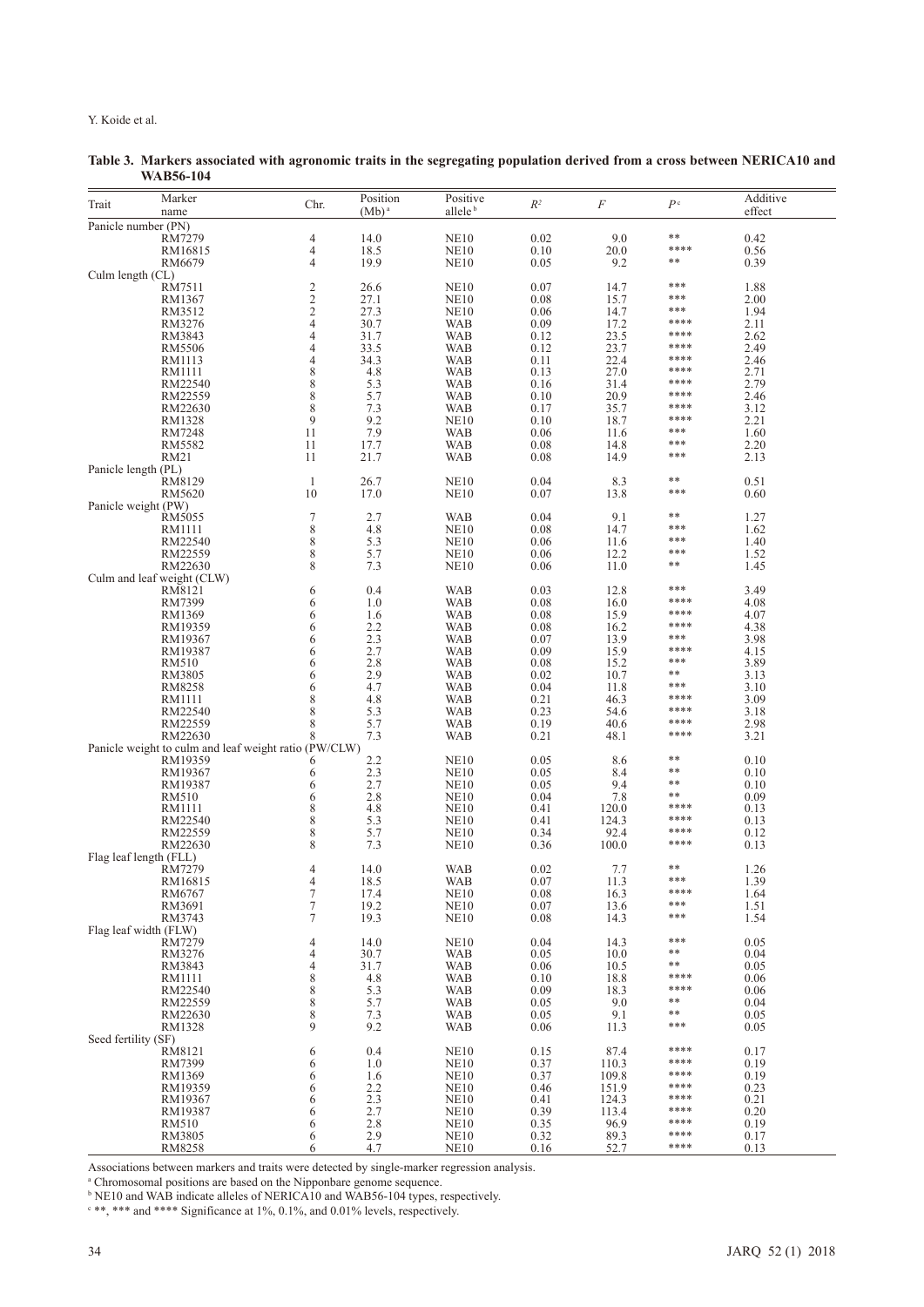| Marker name | Chr. | Position<br>(Mb) |      | Genotype % <sup>a</sup> |      | $\chi^2$ | $\boldsymbol{P}$      |
|-------------|------|------------------|------|-------------------------|------|----------|-----------------------|
|             |      |                  | N/N  | N/W                     | W/W  |          |                       |
| RM8121      | 6    | 0.38             | 0.86 | 0.14                    | 0.00 | 300.22   | $6.4x10^{-66}$        |
| RM7399      | 6    | 0.44             | 0.89 | 0.11                    | 0.00 | 373.67   | $7.2 \times 10^{-82}$ |
| RM1369      | 6    | 1.56             | 0.89 | 0.11                    | 0.00 | 373.67   | $7.2 \times 10^{-82}$ |
| RM19359     | 6    | 2.20             | 0.91 | 0.09                    | 0.00 | 411.68   | $4.0x10^{-90}$        |
| RM19367     | 6    | 2.34             | 0.89 | 0.11                    | 0.00 | 397.10   | $5.8x10^{-87}$        |
| RM19387     | 6    | 2.66             | 0.89 | 0.11                    | 0.00 | 387.48   | $7.3 \times 10^{-85}$ |
| RM510       | 6    | 2.83             | 0.88 | 0.12                    | 0.00 | 372.87   | $1.1 \times 10^{-81}$ |
| RM3805      | 6    | 2.85             | 0.89 | 0.11                    | 0.00 | 359.05   | $1.1x10^{-78}$        |
| RM8258      | 6    | 4.44             | 0.87 | 0.13                    | 0.00 | 330.82   | $1.5x10^{-72}$        |
|             |      |                  |      |                         |      |          |                       |

**Table 4. Markers showing segregation ratio distortion**

a NN and NW: NERICA10-derived allele homozygote and heterozygote, respectively; WW: WAB56-104-derived allele homozygote

binations among the 10 agronomic traits. In rice, a longer duration of vegetative growth often increases biomass and grain yield (Thomson et al. 2003, Fujita et al. 2009). We found that DTH was positively correlated with CL, CLW and FLL, and negatively correlated with PW and PW/CLW, suggesting the presence of genes that confer short DTH and high PW simultaneously in NERICA10. Understanding the genetic basis of the unique association between negative DTH and positive PW is important for breeding varieties with high harvest indexes over short growth periods. To obtain more detailed knowledge about the genetic basis of such a unique association, genetically fixed lines such as recombinant inbred lines must be used.

The phenotypic association between traits observed in the F3 lines implies the presence of a QTL with pleiotropic effects on multiple traits or, alternatively, a cluster of QTLs controlling different traits (Onishi et al. 2007, Bai et al. 2010). In our QTL analysis, we detected co-localization of QTLs for different traits in five chromosomal regions: in the proximal and distal regions of the long arm of chromosome 4, on the short arm of chromosome 6, on the short arm of chromosome 8, and on the long arm of chromosome 9 (Fig. 2). Among the five chromosomal regions, co-localizations of QTLs for agronomic traits and DTH (*qDTH4.1*, *qDTH6.1* and *qDTH8.1*) were observed in three regions. Several studies have shown that the genes for DTH control other yield-related traits (Xue et al. 2008, Wei et al. 2010, Endo-Higashi and Izawa 2011). Xue et al. (2008) reported that *Ghd7* controlling DTH affects the grain number. In addition, Endo-Higashi and Izawa (2011) showed that *Hd1* and *Ehd1* were able to control panicle development in rice. Our results agree that some agronomic characteristics are

controlled by the QTL for DTH, although we were unable to rule out the possibility of the presence of QTL clusters for different traits in these regions.

Among the three QTL regions for DTH, the markers near *qDTH8.1* showed the highest *F* values for CL, CLW, PW, PW/CLW and FLW in the QTL analysis using the F<sub>3</sub> lines (Table 2). Koide et al. (2015) revealed that NERICA10 has the non-functional allele of the gene, *DTH8*, located in the region of *qDTH8.1* and suggested that the non-functional allele is the causal factor of *qDTH8.1*. Wei et al. (2010) revealed that a line with a non-functional *DTH8* allele had an earlier heading date, shorter plant height, and less dry weight. In the present study, the negative allele for DTH, CL, CLW and FLW came from NERICA10, corresponding with the finding of Wei et al. (2010). However, the negative allele for PW came from WAB56-104. Wei et al. (2010) reported that the presence of a functional *DTH8* allele increased the number of grains per panicle. Such discrepancies might be explained by differences in genetic background or environment, or both. We therefore need to develop near-isogenic lines of *qDTH8.1* and confirm the effect of *qDTH8.1* on PW under various conditions. Although the underlying molecular mechanisms are still unknown, co-localization of *qDTH8.1* and the QTL for PW would explain our finding that DTH was negatively correlated with PW and PW/CLW in the  $F_3$  lines.

Since we used the population from a cross between NERICA10 and WAB56-104, NERICA10 was developed from a cross between CG 14 (*Oryza glaberrima*) and WAB56-104, alleles of the QTLs in NERICA10 detected in the present study were considered as being derived from CG 14. However, Koide et al. (2015) revealed that neither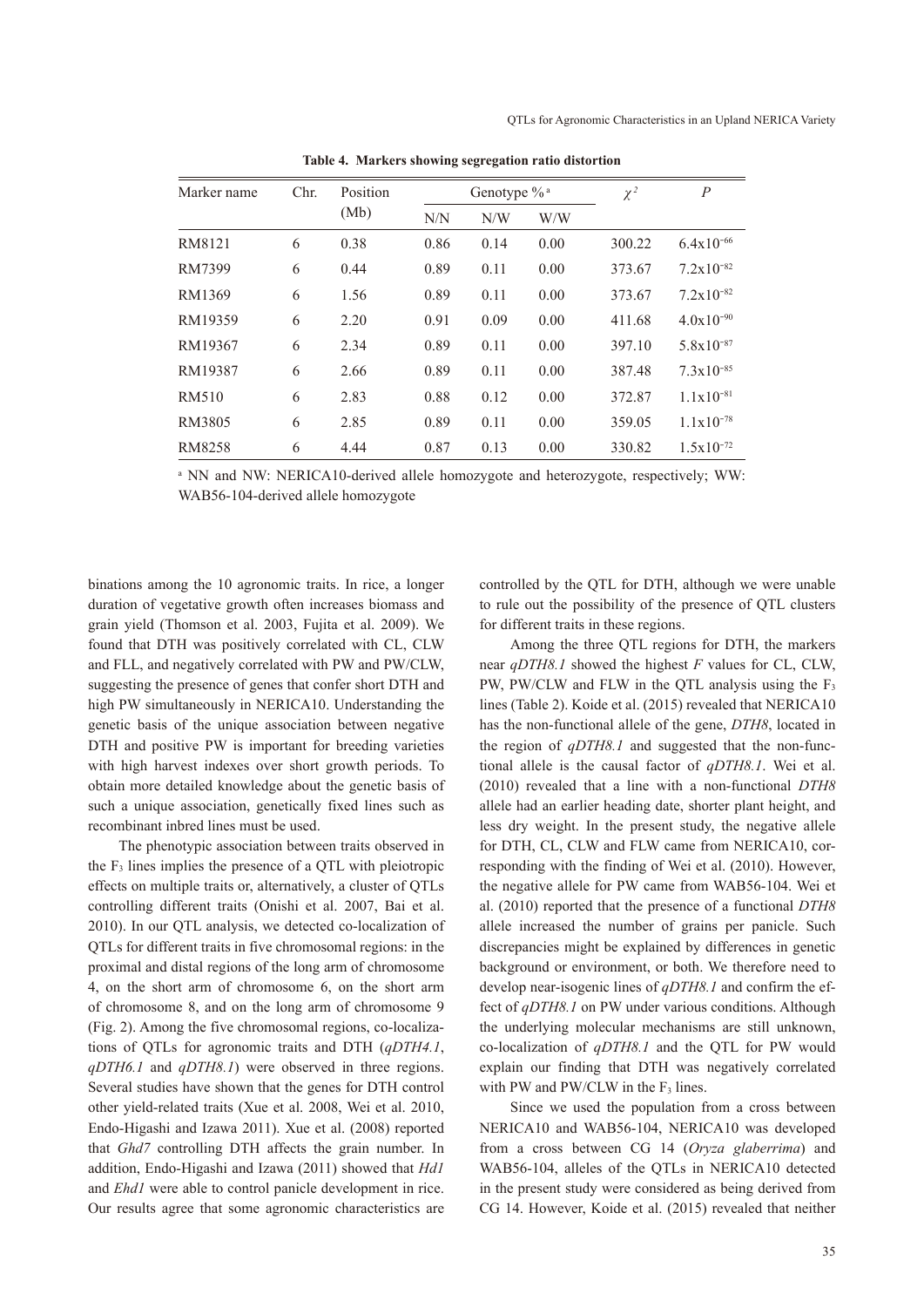WAB56-104 nor CG 14 had the same non-functional allele as NERICA10 in the *DTH8* locus. This result suggested the presence of non-parental introgression during the process of development of NERICA or polymorphism within the parental line (CG 14).

#### **2. QTL for hybrid sterility in NERICA10**

There are strong reproductive barriers in the interspecific crossing of *O. sativa* with *O. glaberrima*: hybrids show pollen sterility as well as seed sterility (Sano 1990, Doi et al. 1998, Heuer and Miézan 2003). Ikeda et al. (2009) revealed that  $F_1$  hybrids between NERICA varieties and *O. glaberrima* are highly sterile. In addition, the  $F_1$ hybrids between some NERICA varieties and *O. sativa* show semi-sterility (Ikeda et al. 2009), making it difficult to improve NERICA varieties using conventional breeding processes.

Using DNA markers to select fertile plants and remove genes causing sterility early in the breeding process is one approach to overcoming hybrid sterility. Our results showed the presence of a QTL for SF on the short arm of chromosome 6. In this chromosomal region, the hybrid sterility gene *S1*, which causes both pollen and seed sterility in the heterozygote has been identified in a cross between *O. sativa* and *O. glaberrima* (Sano 1990, Koide et al. 2008, Garavito et al. 2010). The *S1* allele, which is derived from *O. glaberrima*, causes preferential dysfunction of male and female gametes carrying its opposite allele (*S1*<sup>a</sup> ) derived from *O. sativa* in heterozygotes (*S1*/*S1*<sup>a</sup> ). Thus, segregation ratio distortion is observed in later generations of heterozygotes (Sano 1990, Koide et al. 2008, Garavito et al. 2010). In our study, at marker RM19387 in this QTL region, heterozygotes had significantly lower seed fertility (60.4%) than homozygotes for the parental allele (81.4%). We also found segregation ratio distortion at the markers on the short arm of chromosome 6.

These results strongly suggest the presence of *S1* in NERICA10. Our findings that there were no QTLs for SF and no markers showing significant segregation ratio distortion, except in the chromosomal region near *S1*, suggest that *S1* is the main genetic factor causing hybrid sterility in crosses between NERICA10 and WAB56-104. These findings, together with the information revealed by Koide et al. (2008) on the position of *S1*, will facilitate the development of DNA markers for selecting out hybrid sterility genes in NERICA varieties.

## **Conclusions**

We identified QTLs for agronomic traits using segregating populations derived from a NERICA10  $\times$  WAB56-104 cross under field conditions. Co-localization of QTLs for different traits were observed in five chromosomal regions. Among the five, three QTLs are co-localized with those for DTH that we previously identified. QTL for PW was co-localized with the previously identified QTL for DTH (*qDTH8.1*), suggesting the presence of a pleiotropic QTL or a cluster of QTLs that controls unique agronomic characteristics in NERICA. Moreover, we identified QTL for SF on the short arm of chromosome 6. This information will prove useful in improving NERICA varieties adapted to local environments in Africa.

#### **Acknowledgments**

This paper reports the results obtained in two JIRCAS projects—"Development of rice production technologies in Africa" and "Rice innovation for environmentally sustainable production systems." Financial support was also provided by a Research Fellowship from the Japan Society for the Promotion of Science for Young Scientists (22-6429 to  $YK$ ).

### **References**

- Bai, X. et al. (2010) Genetic dissection of rice grain shape using a recombinant inbred line population derived from two contrasting parents and fine mapping a pleiotropic quantitative trait locus *qGL7. BMC Genet*., **11**, 16.
- Cissoko, M. et al. (2011) New Rice for Africa (NERICA) cultivars exhibit different levels of post-attachment resistance against the parasitic weeds *Striga hermonthica and Striga asiatica. New Phytol*., **192**, 952-963.
- Doi, K. et al. (1998) RFLP mapping and QTL analysis of heading date and pollen sterility using backcross populations between *Oryza sativa* L. and *Oryza glaberrima* Steud. *Breed Sci*., **48**, 395-399.
- Endo-Higashi, N. & Izawa, T. (2011) Flowering time genes *Heading date 1* and *Early heading date 1* together control panicle development in rice. *Plant Cell Physiol*., **52**, 1083- 1094.
- Fujita, D. et al. (2009) Development of introgression lines of an Indica-type rice variety, IR64, for unique agronomic traits and detection of the responsible chromosomal regions. *Field Crops Res*., **114**, 244-254.
- Fukuta, Y. et al. (2012) Genetic characterization of rain-fed upland New Rice for Africa (NERICA) varieties. *Breed Sci*., **62**, 27-37.
- Garavito, A. et al. (2010) A genetic model for the female sterility barrier between Asian and African cultivated rice species. *Genetics*, **185**, 1425-1440.
- Heuer, S. & Miézan, K. M. (2003) Assessing hybrid sterility in *Oryza glaberrima* × *O. sativa* hybrid progenies by PCR marker analysis and crossing with wide compatibility varieties. *Theor. Appl. Genet*., **107**, 902-909.
- Ikeda, R. et al. (2009) Seed fertility of  $F_1$  hybrids between upland